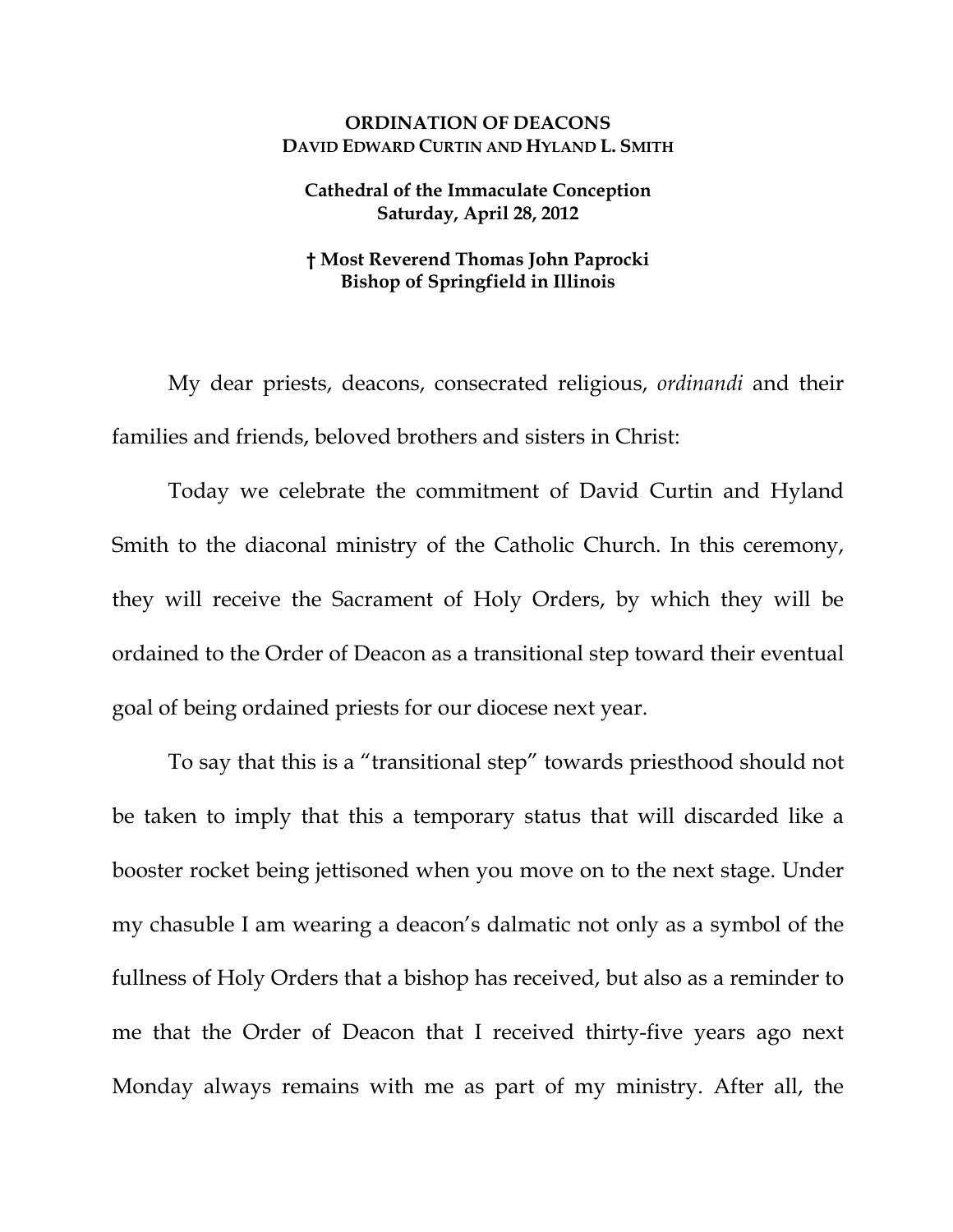Sacrament of Holy Orders imparts an indelible character on the soul that does not disappear when a person receives another Order. Rather than successive stages, each of the Holy Orders is a layer that builds on the preceding one and provides a foundation that supports the higher orders, but always remains an inseparable part of the whole fabric of ordained ministry in the Church.

The word "deacon" comes from the Greek word *diakonia*, which means service. In the passage from the Gospel of St. John (12:24-26) that we have just heard, Jesus said, "Whoever serves me must follow me." These references to "serving" and "following" do not mean just coming along for the ride, but demand an active commitment to be a worker in the Lord's vineyard.

In the Old Testament reading from the Book of Numbers (3:5-9), the Lord told Moses that the service that the assistants were to render to his brother, Aaron, the high priest, would involve "custody of all of the furnishings of the meeting tent and discharges the duties of the Israelites in the service of the Dwelling." What He was saying was that this would involve work.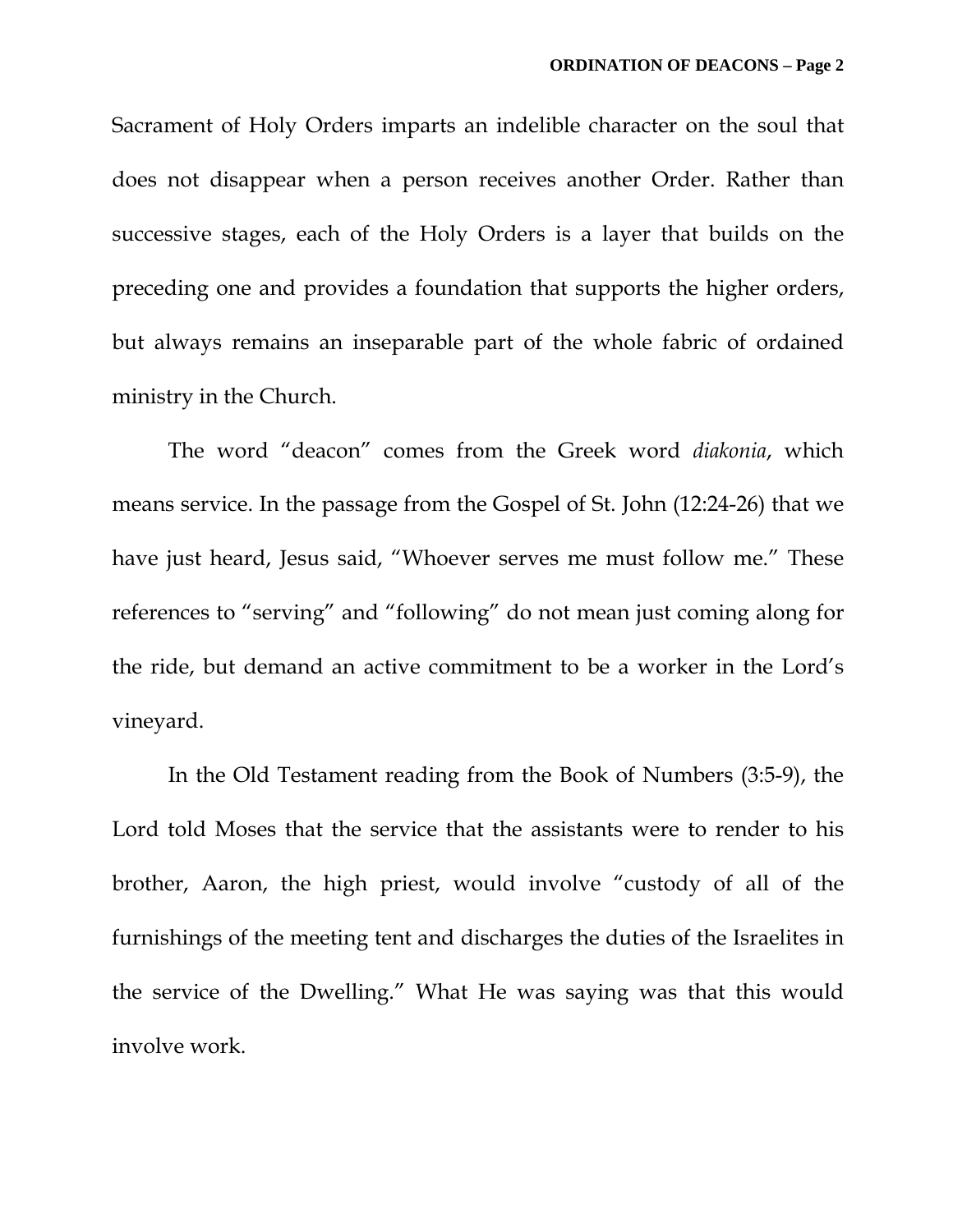The Acts of the Apostles tell us how the Twelve appointed deacons to the task of waiting on the tables (Acts 6:1-7). Again, the Scriptures are talking about work, not a life of leisure and honors.

My dear sons in Christ, David and Hyland, I am not asking you to be workaholics, but the Church is calling you to a labor of love to be engaged in with joyful zeal, enthusiasm and dedication. Although Saint Thomas Aquinas described work as a *bonum arduum*, that is, an arduous task, this does not take away from the fact that work is a good thing. Our great Holy Father, Blessed John Paul II, explained this in his encyclical on human work, *Laborem exercens*, in which he wrote: "Work is a good thing for man a good thing for his humanity—because through work man *not only transforms nature*, adapting it to his own needs, but he also *achieves fulfillment* as a human being and indeed, in a sense, becomes 'more a human being'" (# 9).

David and Hyland, among your work as deacons will be to help the Bishop and his priests in the ministry of the word, of the altar, and of charity, showing yourselves to be servants of all. As ministers of the altar, you will proclaim the Gospel, prepare the sacrifice, and distribute the Lord's Body and Blood to the faithful. Furthermore, it will be your duty, at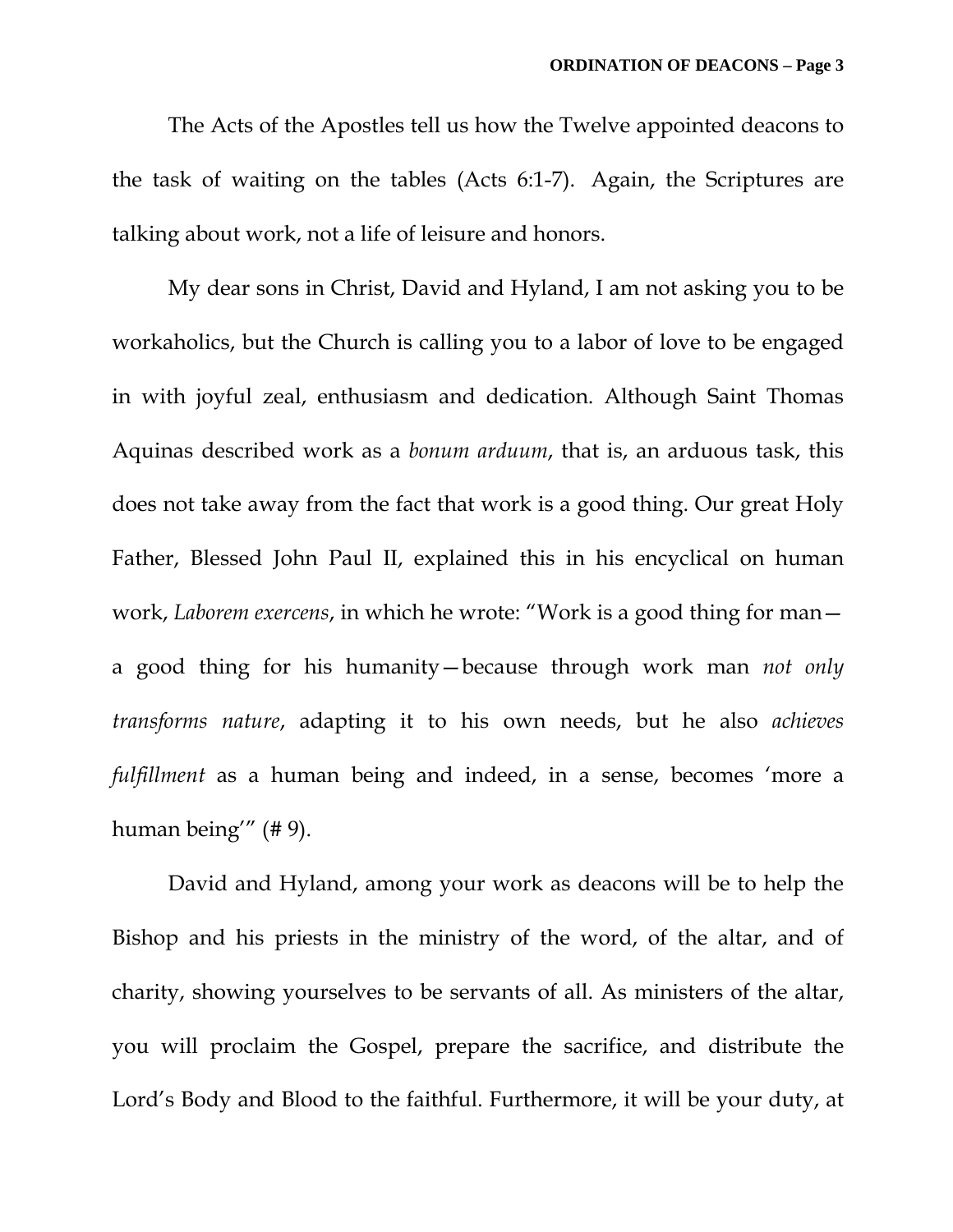the Bishop's direction, to exhort believers and unbelievers alike and instruct them in holy doctrine. You will preside over public prayer, administer Baptism, assist at and bless Marriages, bring Viaticum to the dying, and conduct funeral rites. In order to conform your ministry to the mission of the Church, you will promise respect and obedience to me as your Diocesan Bishop.

You will exercise your ministry committed to the celibate state: compelled by the sincere love of Christ the Lord and embracing this state with total dedication, you will cling to Christ more easily with an undivided heart. Firmly rooted and grounded in faith, you are to show yourselves chaste and beyond reproach before God and neighbor, as is proper for the ministers of Christ and of the stewards of God's mysteries.

You will also promise to celebrate faithfully the Liturgy of the Hours with and for the People of God and indeed for the whole world. This duty is not merely a daily routine, but another way to keep your heart close to the Lord and to the people you serve.

As part of our ordination ceremony today, you will be vested in the sacred stole and dalmatic. The stole symbolizes the yoke of Jesus Christ, the burden of authority that is gentle to bear because it is an authority of